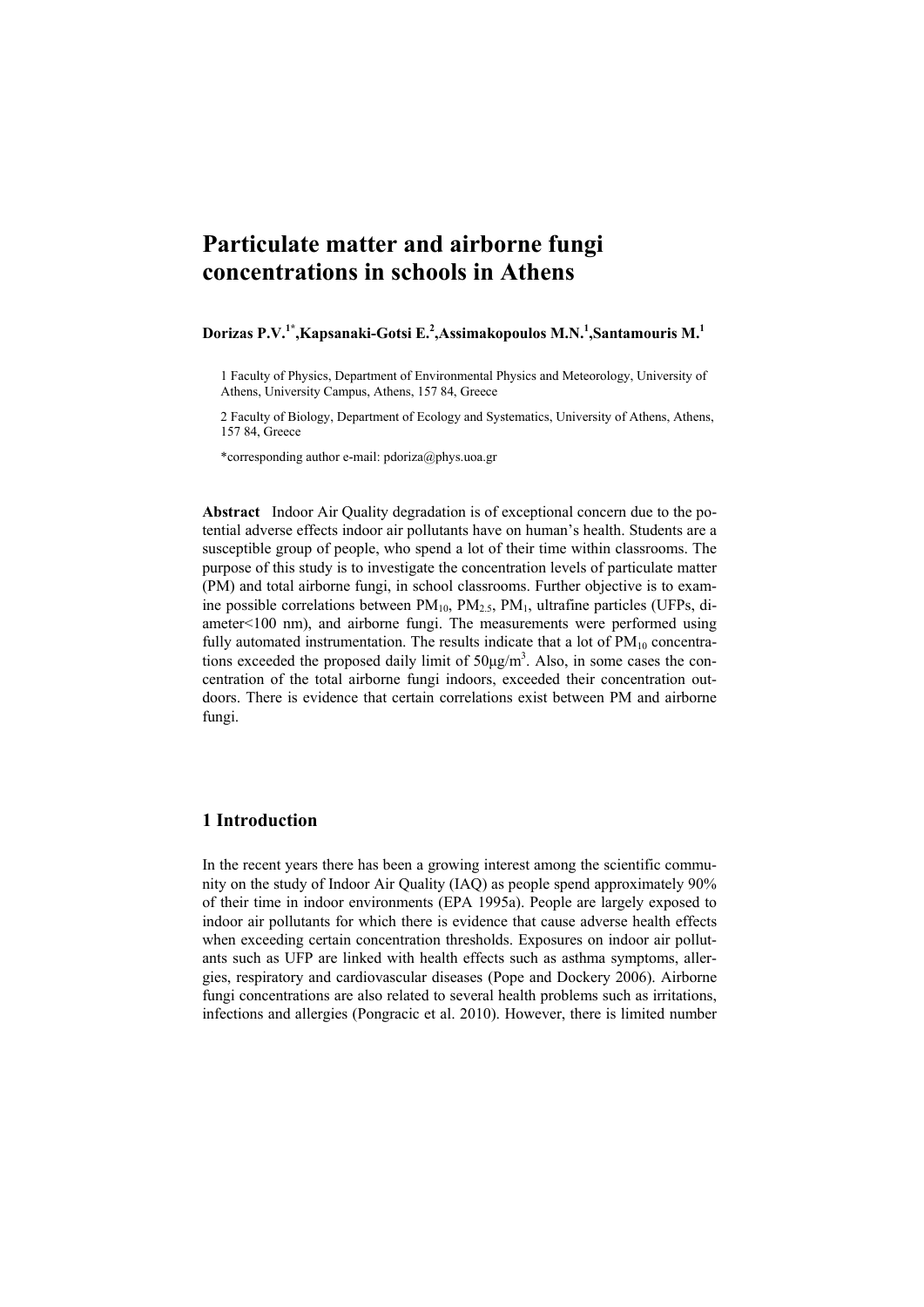of studies in the literature concerning simultaneous measurements of PM and airborne fungi.

Children are more susceptible compared to adults due to the greater air inhaled in proportion to their body weight (EPA 1995b). Students in particular spend a considerable amount of their day time in classrooms (> 6 h per day) (Silvers et al. 1994). Degraded IAQ in classrooms impacts students' performance, attendance and comfort (EPA 1995b). Thus, the quality of air inside school classrooms is of primary concern.

The present study (i) measures simultaneously concentrations of both PM and total airborne fungi in classrooms of two schools, in Athens (ii) characterizes classrooms' indoor environments based on the proposed concentrations limit values by international certification bodies and (iii) examines possible correlations between PM of different aerodynamic diameters and airborne fungi.

#### **2 Measurement methodology and instrumentation**

Two high schools from contiguous areas outside the city center of Athens were selected in order to perform the experimental campaign. The first is placed in the Kaesariani (K) urban area away from major highway and is close to a park. The second school is in the Ymittos (Y) urban area where the traffic in the adjoining streets is moderate. The measurements started in January 2011 lasted until May 2011 and were conducted once a week fortnightly in each school. Air sample was collected from eight sampling sites K1 to K8 and Y1 to Y8 for each of the two schools (K and Y respectively); one was the outdoor environment and the other seven were in classrooms as well as teachers' office. Certain classrooms were occupied by students during sampling.

Measurements of PM<sub>10</sub>, PM<sub>2.5</sub>, and PM<sub>1</sub> in units of  $\mu$ g/m<sup>3</sup> where performed using the OSIRIS airborne particulate monitor (Turnkey Instruments Ltd). UFPs (<100nm in diameter) were measured using PTRAK (TSI, model 8525) in units of particles/cm<sup>3</sup>. The sampling apparatus were placed at 0.8 m height above the floor and were synchronized to monitor with a sampling step of 1 second. The duration of each measurement per position was 10 min.

For the recovery of airborne fungi a Burkard (Burkard Manufacturing Co. Ltd. Hertfordshire, UK) portable air sampler for agar plates was used. Three plates with Malt Agar were exposed consecutively in each sampling site for 3 min/plate and then incubated for 2 weeks. The colony count was corrected and expressed as colony forming units per cubic meter  $CFU/m<sup>3</sup>$ .

The statistical analysis was performed using SPSS 18 statistical software package as well as data analysis Microsoft Excel 2007. Average values and distributions of the measured parameters are characterized. Spearman's and Pearson correlation coefficients were calculated amongst different pollutants in order to understand the association between the measured variables. In the statistical anal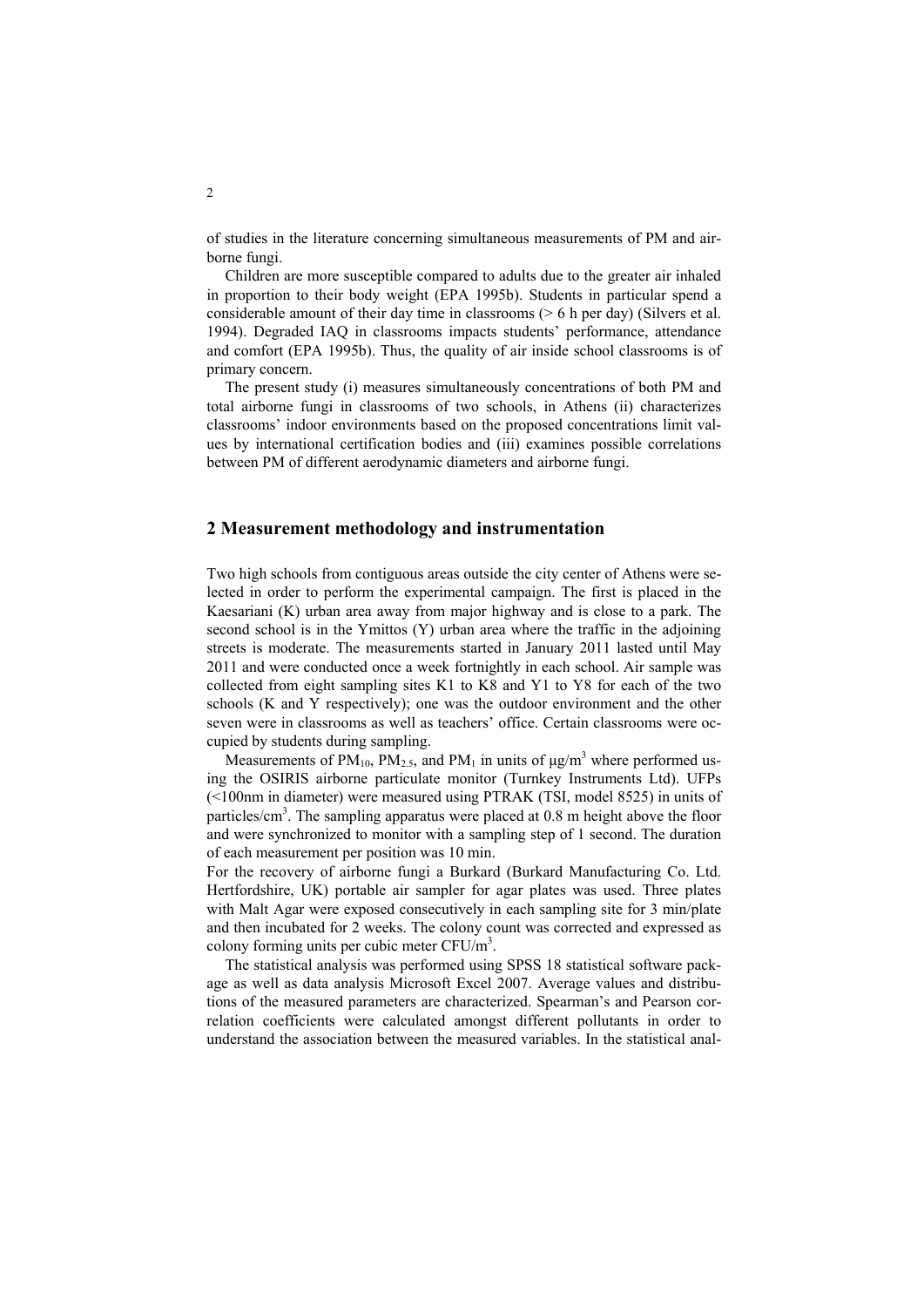ysis that follows, the average value of each 10 min measurement was taken into account.

## **3 Results**

Fig. 1 left and right indicates the variation in time of  $PM_{10}$  concentrations at the two schools. Y-axis shows the average concentration per measurement, per sampling site, and X-axis shows the measurement dates. Intense fluctuations appear in some cases especially at school K (Fig. 1 left K3, st.dev. =46), whereas in school Y the variations are smoother (Fig. 1 right Y3, st.dev. =32). The monitored classrooms were naturally ventilated and the windows were kept closed during the sampling time. Outdoor fresh air did not enter the classrooms so as to meet ventilation requirements and to remove odors and contaminants. Furthermore the increased concentrations for certain dates are possibly linked to the presence of a large number of students occupying the classrooms before or during the measurement. This could be attributed to the fact that the physical activity and presence of students may result in the resuspension of coarse particles and therefore affect their concentrations (Guo et al. 2010). However, there were cases with high concentrations but without students being present prior or during the measurement (e.g. Fig. 1 left K3, March  $3<sup>rd</sup>$ ). Outdoor peak values at site K8 ( $17<sup>th</sup>$  and  $31<sup>st</sup>$  of March) are due to the high relative humidity values as precipitation was observed on certain days. In addition, in these dates strong smell of smoke was detected which have also affected the concentrations. As for school Y, measurements do not fluctuate a lot (Fig. 1 right). The exceptional peak of  $PM_{10}$  concentrations on the  $23<sup>rd</sup>$  of March of Classroom Y3 (Fig. 1 right) is due to the fact that this classroom was fully occupied by students that day right before the measurement, whose presence may have influenced the concentrations. It should be noted that this classroom was empty right before the rest of the measurement dates.



Fig. 1. PM<sub>10</sub> concentration variation of school K (left) and of school Y (right).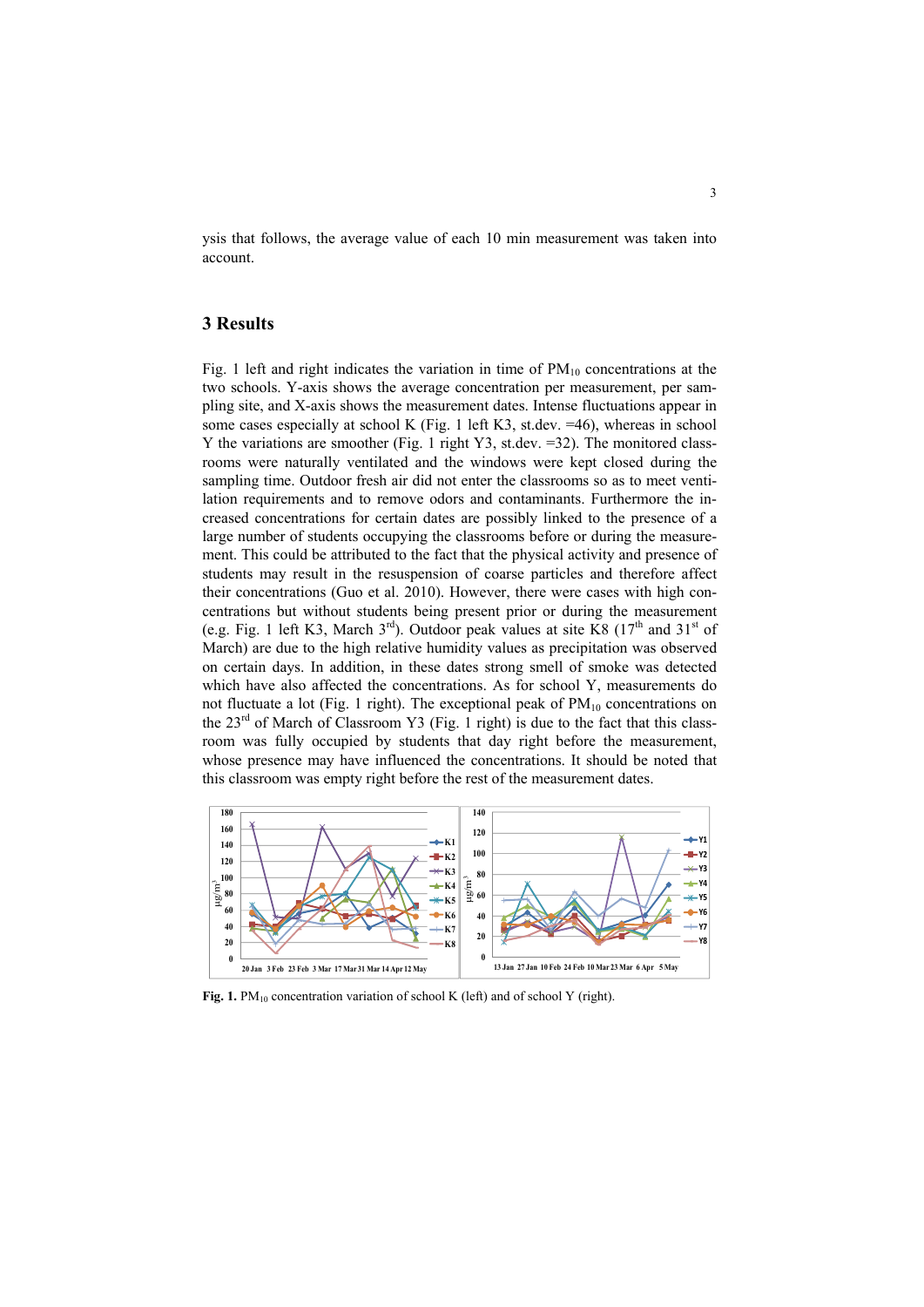The percentages of the total average  $PM_{10}$  and  $PM_{2.5}$  values that exceed the WHO recommended 24-h limit value of 50  $\mu$ g/m<sup>3</sup> and 25  $\mu$ g/m<sup>3</sup> for school K are 60% and 5% respectively and for school Y are 17% and zero respectively.

The total concentration of the viable airborne fungi in the classrooms in each one of the schools, in several samplings is remarkably higher than that detected outdoors and this is an indication for the presence of amplification sources indoors. The mean concentration of total fungi in the seven locations sampled indoors is presented versus the concentration outdoors, for the two schools (Fig. 2).



**Fig. 2.** Concentration of airborne fungi indoor vs outdoor in school K (left) and in school Y (right).

There is a spatio-temporal distribution in the concentration of fungi in the indoor air. The fungal load is presented in logarithmic scale (Fig. 3 left and right) in order to accommodate outliers. The concentration of fungi indoors ranged 28-548  $CFU/m<sup>3</sup>$  excluding 4 extreme peaks in school K (Fig. 3 left) and 28-402 CFU/m<sup>3</sup> excluding 1 extreme peak in school Y (Fig. 3 right). There is not a universally acceptable threshold value limit for fungal concentration in relation to health impacts. It depends on several factors and mostly on the sensitivity of individuals.



**Fig. 3.** Fluctuation of airborne fungi in school K (left) and in school Y **(**right).

Fig. 4 presents the distribution of the total indoor average concentrations of UFP for the two schools in box plots. The centre line of the box is the median; the outer lines of the box represent  $25<sup>th</sup>$  and  $75<sup>th</sup>$  percentile and the dotted values are outliers. It can be seen that UFP concentrations in school Y are greater than the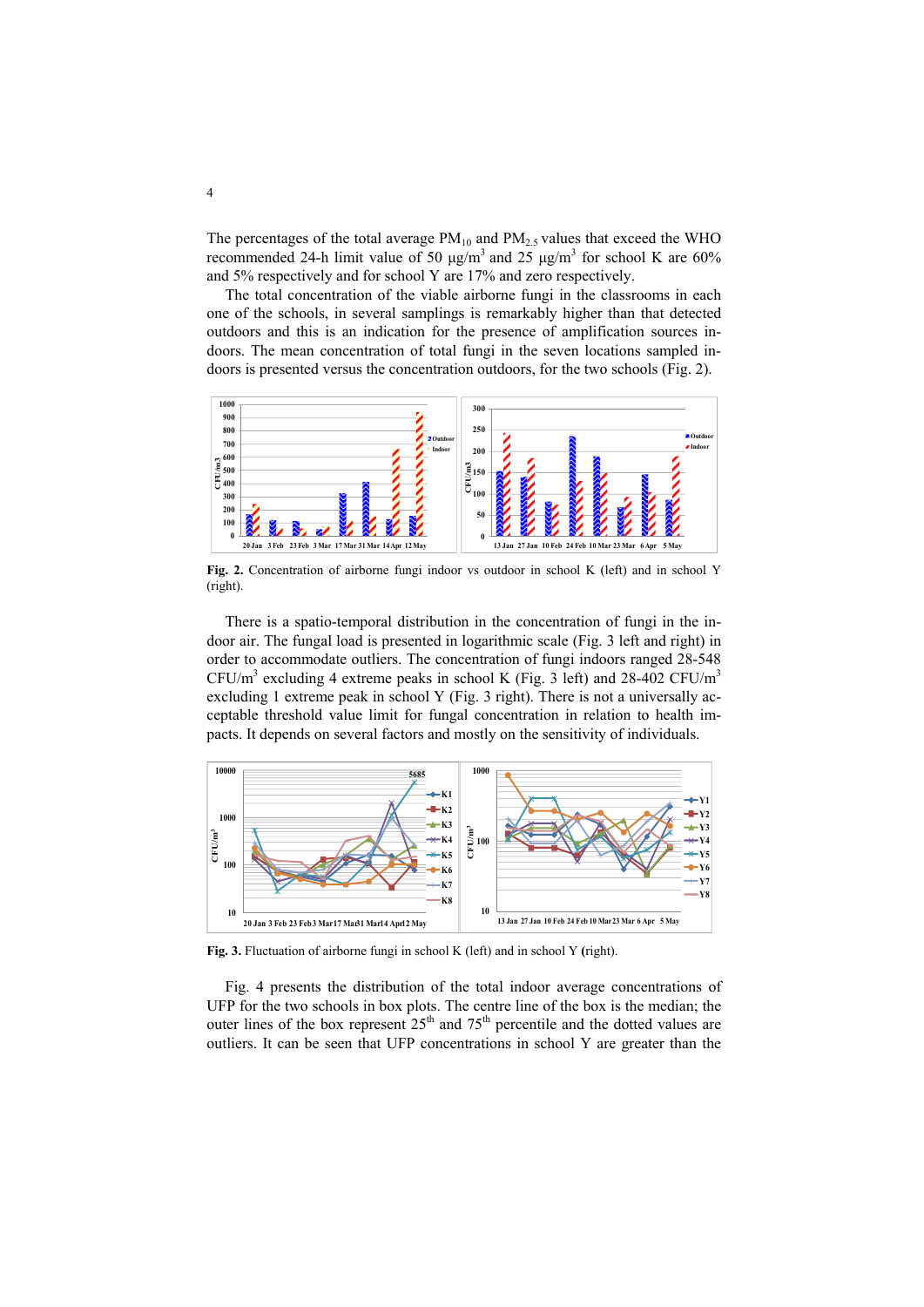corresponding ones of school K and also present a stronger dispersion around the mean value. Vehicular emissions from the adjoining streets could have influenced the indoor concentrations of Y school. This is not consistent with the findings for school K which seemed to be mostly charged by larger particles.



**Fig. 4.** UFP concentrations in particles per cubic centimeter for the two schools (K and Y).

As expected, from the statistical analysis that was performed it was found that  $PM_{10}$  are significantly correlated to  $PM_{2.5}$  for both of the schools (Pearson correlation coefficient was approx. 0.7 at the 0.01 level for both schools). Thus, is in agreement with the findings of other research groups (Gaidajis and Angelakoglou 2009). As of the correlation between airborne fungi and PM, the statistical analysis shows that airborne fungi positively correlated to UFP for both schools. However, the correlations were weak as the correlation coefficients lie below 0.5 (0.310 and 0.356 at the 0.05 and 0.01 levels for schools K and Y respectively). It was found that  $PM_{10}$  concentrations correlated to the total fungi only in school Y (Spearman's correlation coefficient equal to 0.268 at the 0.05 level).

## **4 Concluding remarks**

A great percentage of the  $PM_{10}$  measurements exceeded the recommended limit values especially in school K. School K is rather surcharged from coarse particles compared to Y school. However, school Y had increased concentrations of particles in the ultrafine range. PM concentrations increased with the presence of students and smoke and were influenced by outdoor vehicle emissions. Some correlation coefficients found to be statistically significant; however, there could not be found a generalized correlation pattern for both schools. Further research should be made on the simultaneous measurements of PM and airborne fungi for longer